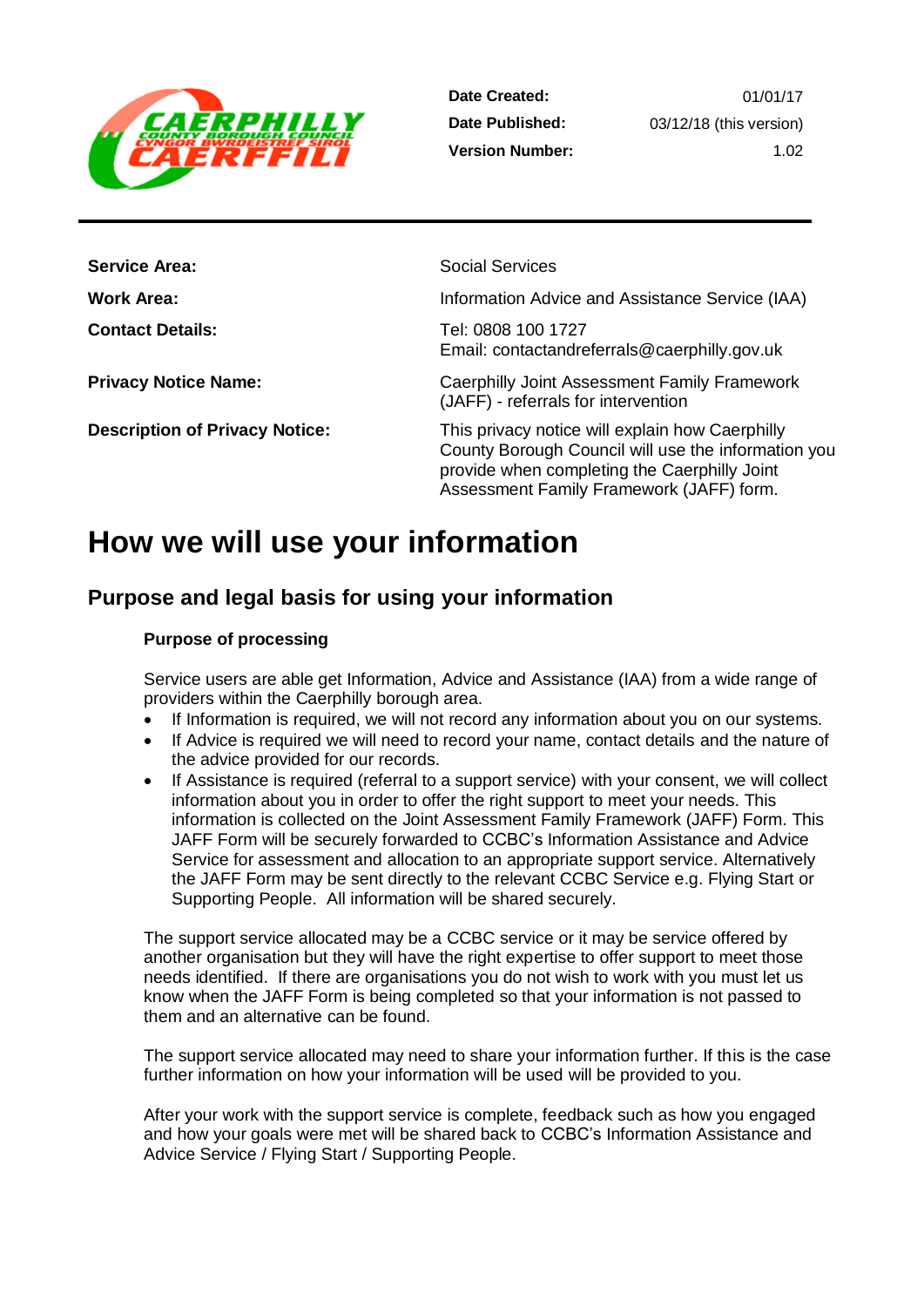If it is identified that you have outstanding needs, with your consent, your JAFF Form will be securely forwarded to CCBC's Information Assistance and Advice Service / Flying Start / Supporting People for an additional assessment to be carried out and for your JAFF Form to be assessed, allocate and securely shared with an additional appropriate support service.

If it is believed at any stage of the process that a child may be at risk your the All Wales Child Protection Procedures will be followed, which may result in a formal investigation and assessment. This may involve several agencies such as the police, health or education.

#### **Legal basis for processing**

Service user consent is required to enter into the JAFF process. However the legal basis for processing service user information is public task as outlined below:

In order for the processing of personal data to be lawful under the General Data Protection Regulations 2016, a valid condition from Article 6 of the Regulations must be identified, which is outlined below:

Article 6 - 1e. processing is necessary for the performance of a task carried out in the public interest or in the exercise of official authority vested in the controller;

Data Protection Act 2018 – Section 8

In Article 6(1) of the GDPR (lawfulness of processing), the reference in point (e) to processing of personal data that is necessary for the performance of a task carried out in the public interest or in the exercise of the controller's official authority includes processing of personal data that is necessary for—

- (a) the administration of justice,
- (b) the exercise of a function of either House of Parliament,
- (c) the exercise of a function conferred on a person by an enactment or rule of law,
- (d) the exercise of a function of the Crown, a Minister of the Crown or a government department, or
- (e) an activity that supports or promotes democratic engagement.

Data Protection legislation provides extra protection for certain classes of information called 'special category personal data'. If any information falls within the definition of special category personal data then an additional condition from Article 9 of the Regulations must be identified.

Data Protection legislation also provides extra protection for personal data in relation to criminal convictions and offences. If any personal data falls within this category then an additional condition from Article 10 of the Regulations must be identified.

The condition detailed below is both an Article 9 and an article 10 condition for processing.

Data Protection Act 2018 – Schedule 1 – Part 2

- 6 (1) This condition is met if the processing—
	- (a) is necessary for a purpose listed in sub-paragraph (2), and
	- (b) is necessary for reasons of substantial public interest.
	- (2) Those purposes are—
		- (a) the exercise of a function conferred on a person by an enactment or rule of law;
		- (b) the exercise of a function of the Crown, a Minister of the Crown or a government department.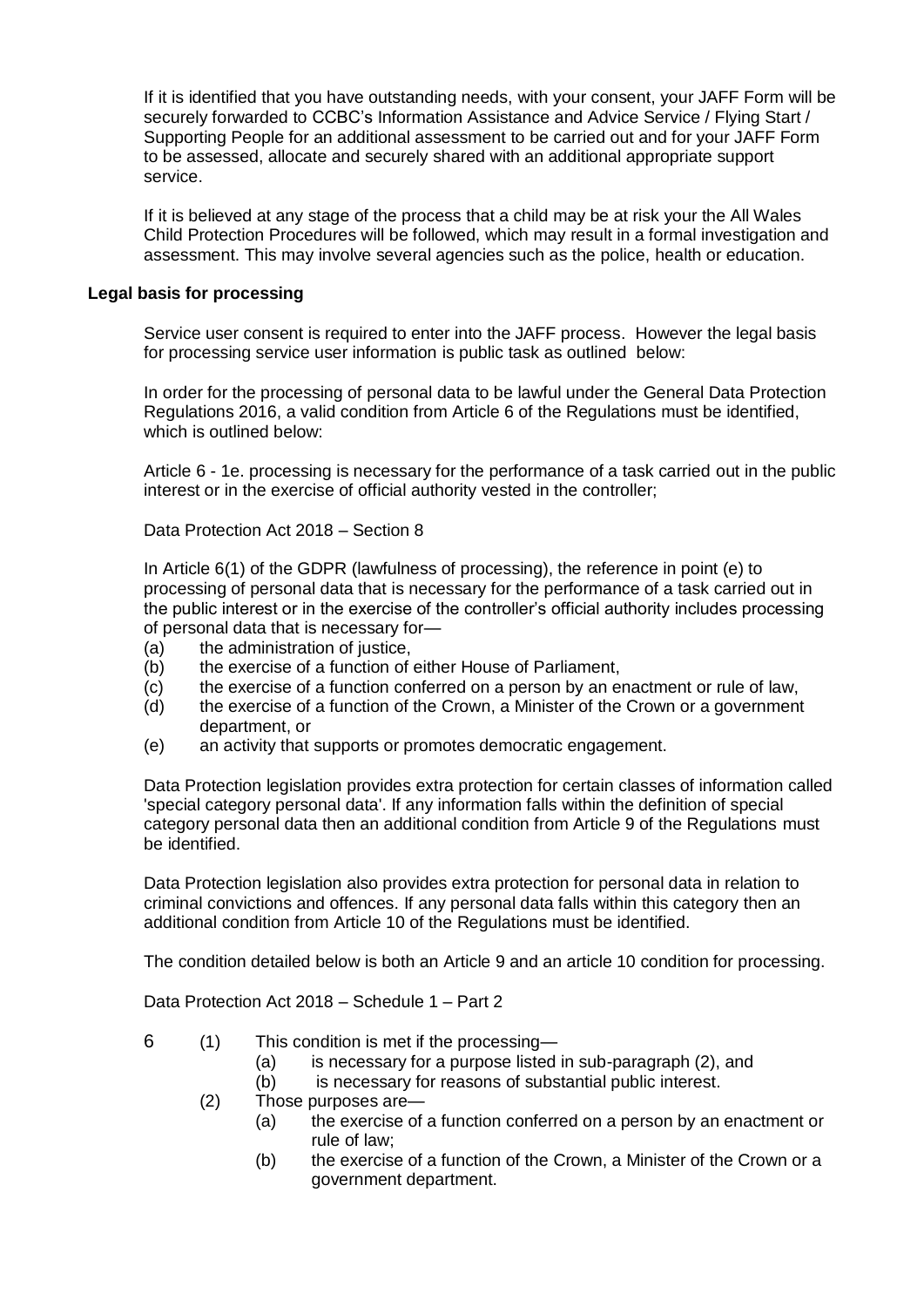The function conferred on a person (CCBC) by an enactment or rule of law relevant to the above conditions is set out in the Well-Being of Future Generations (Wales) Act 2015. This Act sets seven well-being goals to show the kind of Wales we want to see and places a legal obligation on public authorities to work to achieve these goals which includes:

- A prosperous Wales
- A healthier Wales
- A more equal Wales

### **Who will have access to your information**

#### **Identity of Data Controller and Data Protection Officer**

The Data Controller for your information is Caerphilly County Borough Council. The Data Protection Officer is:

Ms Joanne Jones Corporate Information Governance Manager / Data Protection Officer Email: dataprotection@caerphilly.gov.uk Tel: 01443 864322

Other Data Controllers may also be responsible for your information, depending on the specific circumstances. Please contact the Service Area for further information.

#### **Details of main users of your information**

Your chosen Information Advice and Assistance (IAA) provider will hold a copy of your completed JAFF Form which will be shared with CCBC's Information Advice and Assistance Service / Flying Start / Supporting People. CCBC's Information Advice and Assistance Service / Flying Start / Supporting People will hold a copy of your completed JAFF Form, carry out an assessment and will then share the JAFF Form with the appropriate support service that can meet your need.

The support service allocated will hold a copy of your completed JAFF Form and when their work with you is complete, will complete the closure section of this form and return it to CCBC's Information Advice and Assistance Service / Flying Start / Supporting People. The support service allocated may be a CCBC service or it may be service offered by another organisation.

Your information will be stored on a CCBC database and also the Welsh Community Care Information System (WCCIS), which is a joint system for providers of Social Care, Community Health and Mental Health services in Wales. Further information on WCCIS is available from our website.

#### [www.caerphilly.gov.uk/CaerphillyDocs/FOI/PrivacyNotices/WCCISPrivacyNotice.aspx](https://www.caerphilly.gov.uk/CaerphillyDocs/FOI/PrivacyNotices/WCCISPrivacyNotice.aspx)

Access to your information will be controlled, allowing relevant practitioners access to the information that they need to see, when they need it, to support the safe delivery of care to citizens of Wales.

#### **Requests for information**

All recorded information held by Caerphilly County Borough Council may be subject to requests under the Freedom of Information Act 2000, Environmental Information Regulations 2004 and Data Protection legislation.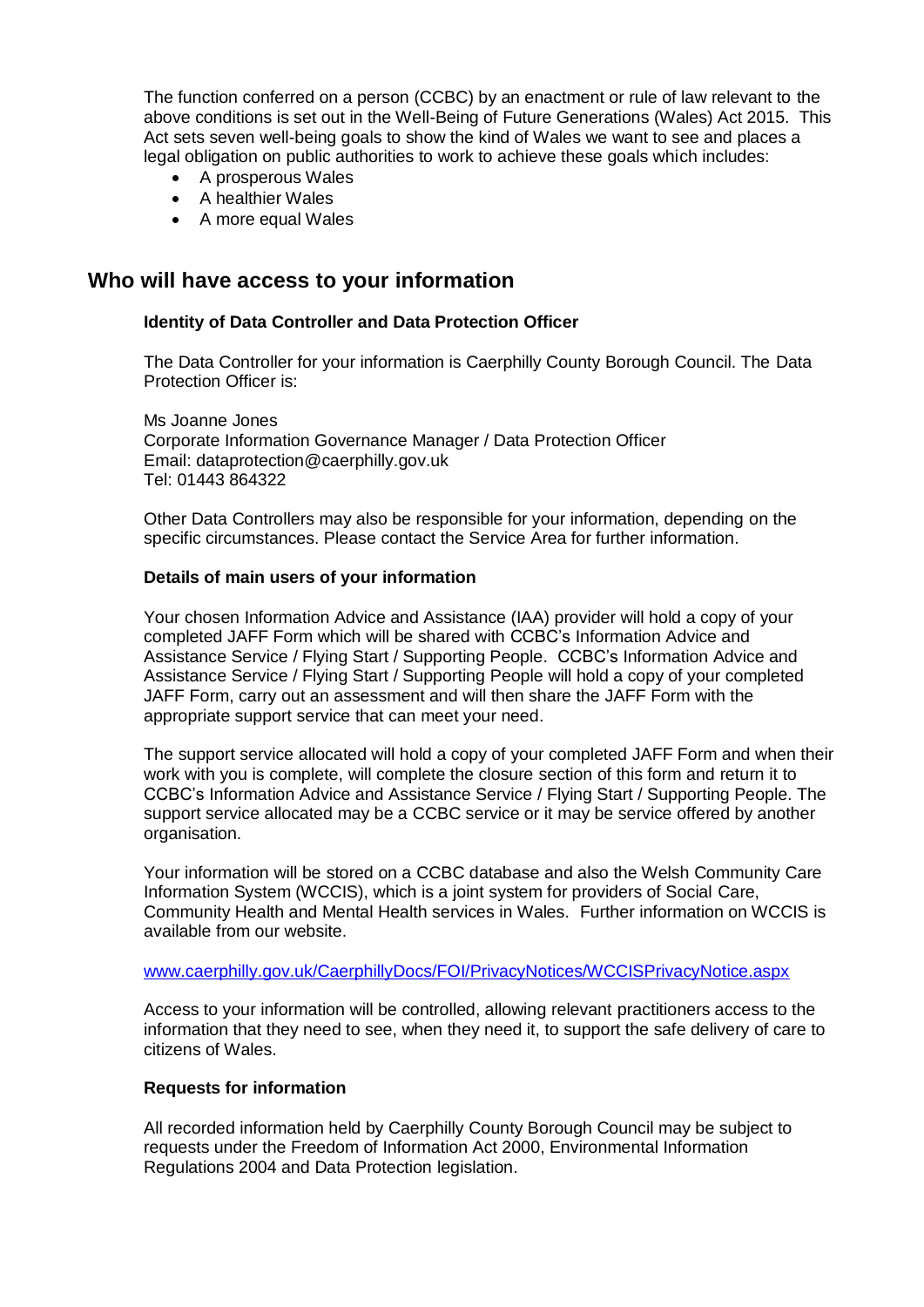If the information you provide is subject to such a request, where possible Caerphilly County Borough Council will consult with you on its release. If you object to the release of your information we will withhold your information if the relevant legislation allows.

## **How long will we retain your information**

#### **Details of retention period**

How long Caerphilly County Borough Council retains information is determined through statutory requirements or best practice.

Non- CCBC Information, Advice and Assistance providers will only retain your completed JAFF Form for a maximum of 4 weeks after it has been securely emailed to Caerphilly County Borough Council.

CCBC will retain a copy of your JAFF Form for 10 years following last date of contact in relation to the assistance provided.

## **Your Rights (Inc Complaints Procedure)**

#### **Your rights under the Data Protection**

Data Protection gives data subjects (those who the information is about) a number of rights:

- The right of subject access Application forms for this process are available on our website: [SAR Form](http://www.caerphilly.gov.uk/CaerphillyDocs/Council-and-democracy/sar_form.aspx)
- The right to be informed
- The right of rectification
- The right to erasure
- The right to restrict processing
- The right to object
- The right to data portability
- Rights in relation to automated decision making and profiling.

Further information on your rights is available from: [www.ico.org.uk.](http://www.ico.org.uk/)

To enact your rights please contact the service area detailed on the top of this form.

#### **Complaints Procedure**

If you are unhappy with the way that Caerphilly County Borough Council has handled your request / information, you have the right of complaint. Please contact the Service Area detailed at the top of this document outlining your issues.

If you remain unhappy you also have a right of complaint to the Information Commissioner's Office. Please follow this link for further information on the complaints process.

[www.caerphilly.gov.uk/My-Council/Data-protection-and-freedom-of-information/Questions](http://www.caerphilly.gov.uk/My-Council/Data-protection-and-freedom-of-information/Questions-and-complaints)[and-complaints](http://www.caerphilly.gov.uk/My-Council/Data-protection-and-freedom-of-information/Questions-and-complaints)